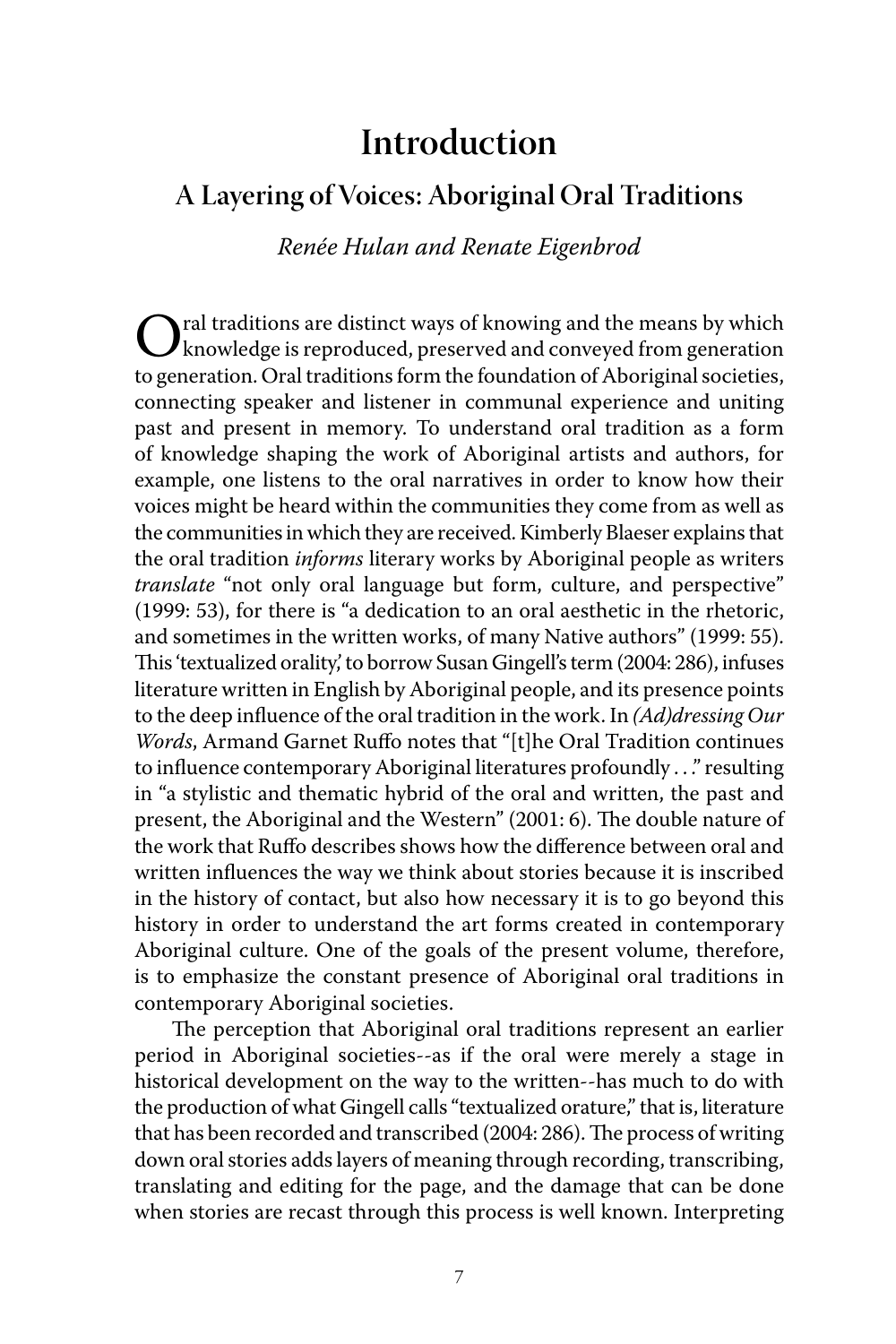oral stories on the page means uncovering each of these layers. The presentation of oral narratives as folklore suitable for children is one of the assaults on Aboriginal tradition that Andrea Bear Nicholas uncovers in the essay "The Assault on Aboriginal Oral Traditions: Past and Present" which is published here. At the same time, communities are undoing this colonial legacy by recording oral tradition, as Murdena Marshall explains, for the sole purpose of teaching and passing the tradition on to future generations (1997: 52). Efforts by communities to reclaim and repatriate stories that have been recorded by outsiders are apparent in the writing collected in this volume, in particular Stephen Augustine's "Silas T. Rand's Work Among the Mi'kmaq" and Catherine Martin's "The Little Boy Who Lived with Muini'skw (Bear Woman)."

 Indeed, it was thinking about Rand and his archived work that encouraged the creation of the conference leading to this collection of essays. In 2002, when Renate was teaching at Acadia University where Rand's archives are housed, the Mi'kmaq artists, writers and academics who responded to her queries about Rand and his collection *Legends of the Micmacs,* which was published posthumously in 1894 and had been out of print since the 1970s, made it clear that composite research was needed to access the many layers of Rand's missionary work with the Mi'kmaq and his translations of their stories, research that had to be done in both the archives and in the Mi'kmaq communities. The interest in Rand's work by people like filmmaker Catherine Martin, historian Don Julien from the Confederacy of Mainland Mi'kmaq, Patrick and Elaine Johnson in Mi'kmaq Studies at the University of Cape Breton and Wolfville citizen, Wayne Swift, whose reproduced CD ROMS of Rand's book have made the so-called legends more accessible, further inspired the creation of an academic event that would emphasize Mi'kmaq oral traditions. But, although Rand was a key figure in the recording process, the research was not about him. As Peter Sanger points out in *The Stone Canoe*, the recently published (re)translation of two stories collected by Rand, although he knew five or six people who tended these stories, only Rand "has become an entry in the *Dictionary of Canadian Biography*" (2007: 18). Instead of following this conventional practice of favouring both the written and the one who writes, this book emphasizes the importance of oral narratives in their communal contexts. Because written records are still considered to be more trustworthy and valid, there is continued resistance to the inclusion of orally transmitted narratives not only in literary scholarship but also in other settings, be it the environmental debates where Aboriginal perspectives as reflected in oral texts are hardly ever heard; in the courts where, as Drew Mildon shows, they are still questioned even despite the Delgamuukv decision; or in the classroom.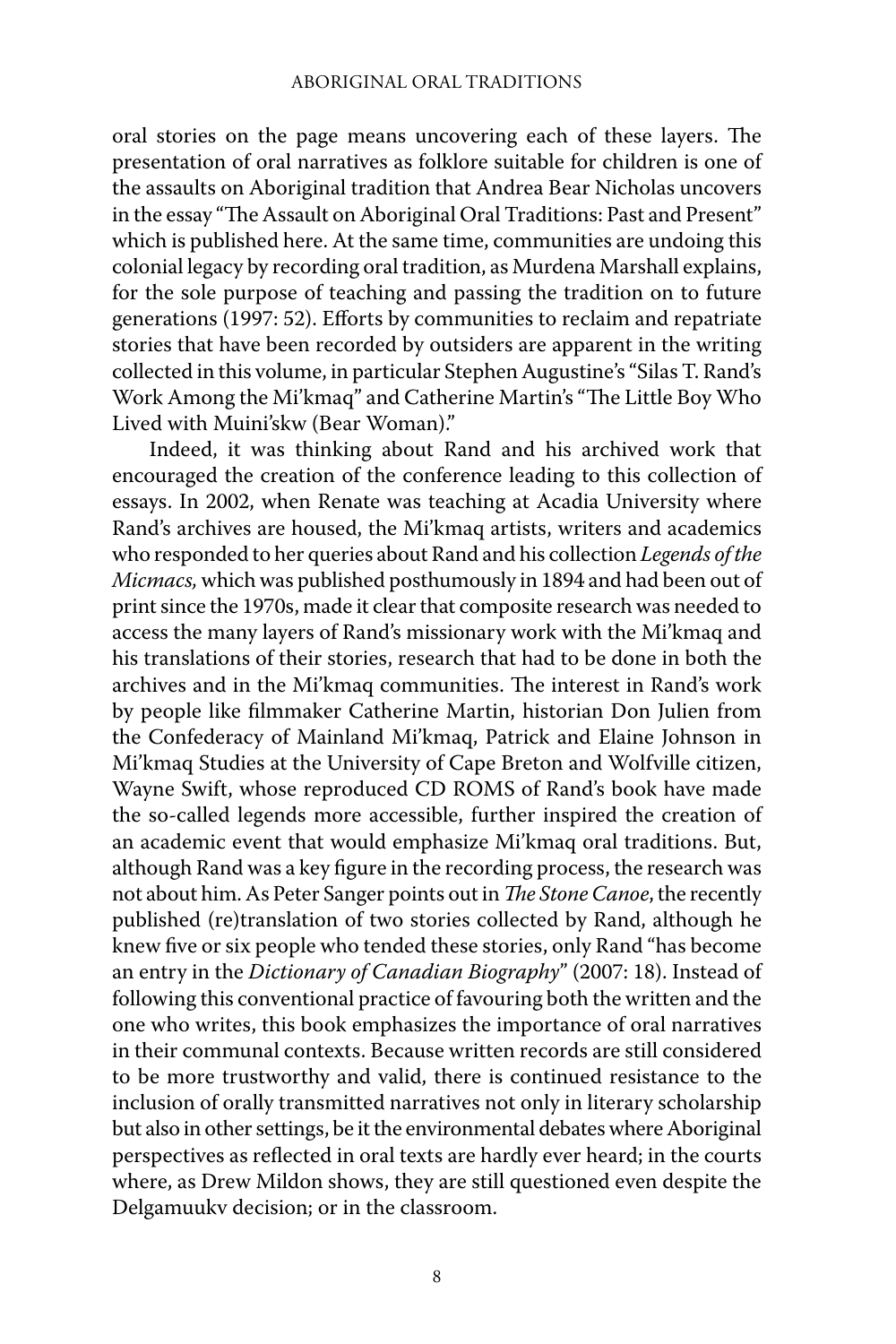Learning from these insights with the support and encouragement of those mentioned, the idea for the conference came to be. Together with Robert Leavitt, Director of the Mi'kmaq-Maliseet Institute at the University of New Brunswick, we began to plan a conference that would address Aboriginal oral traditions beyond the Mi'kmaq context and would comprise theory, ethics and practice. We are grateful for the support of the Gorsebrook Research Insitute, especially Director, Colin Howell, and Jackie Logan, who worked tirelessly on the conference and on this book. Financial support was provided by an Aid to Scholarly Workshops and Conferences grant from the Social Sciences and Humanities Research Council of Canada.

In April 2005, "Aboriginal Oral Traditions: Theory, Practice, Ethics" created an opportunity for people working with Aboriginal oral traditions to come together and to exchange information and experiences over the course of three days. It was a meeting place for elders, scholars, artists and students engaged in collaborative research between Aboriginal communities, universities and the public sector from all over North America, from different First Nations and Native American communities, from universities, government departments and other public institutions. Among the participants were researchers from a number of First Nations or Aboriginal communities, including Anishnabe, Blackfoot, Cherokee, Cree, Maliseet, Métis, Mohawk, Passamaquoddy and Mi'kmaq communities. Participants offered presentations demonstrating how oral traditions have been subjected to study and also how those fields of study, including anthropology, education, environmental studies, ethnology, history, law, linguistics, literary studies, musicology, Native studies and sociology, are transformed by the knowledge preserved in oral traditions. The knowledge exchanged centered on oral traditions and knowledge of the environment, economy, literature, education and/or health of communities; oral traditions and the continuance of language and culture; and the effects of intellectual property rights, electronic media and public discourse on oral traditions.

The access the conference afforded participants to research and expertise on a broad range of topics pertaining to oral traditions took on a form that reflected the topic in its orality. With daily plenary sessions, roundtable discussions and activities, the meeting became a dialogue that flowed from session to session over the three days. A trip to Acadia University brought together the archivists and librarians most familiar with the Rand papers with those interested in the Mi'kmaq oral tradition as well as those with the knowledge of the Mi'kmaw language and culture needed to study them. The experience was strengthened by the presence and participation of the keynote speakers, Stephen Augustine and Greg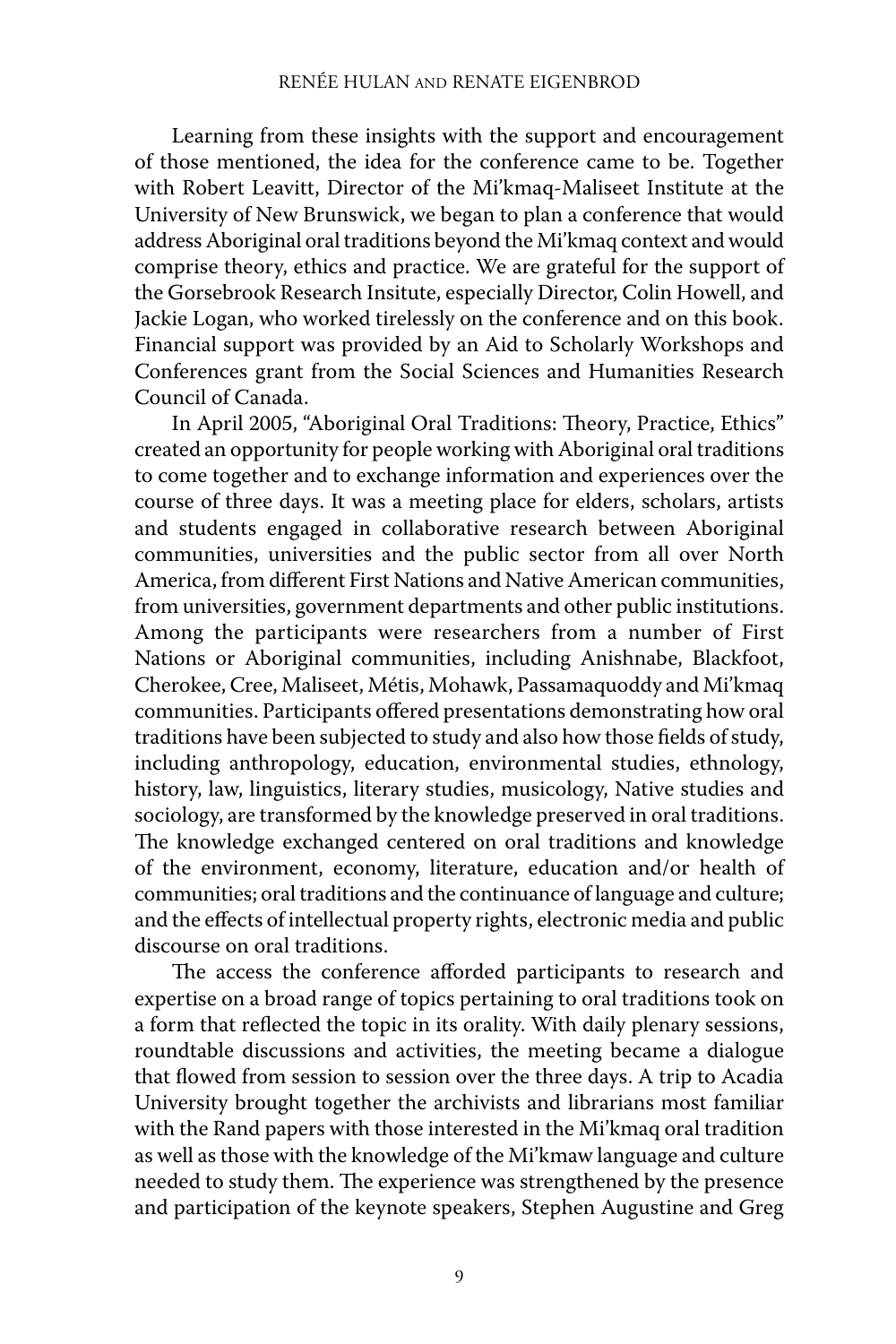Young-Ing, who attended all the sessions and generously shared their expertise. Throughout the conference, the voices of speakers resonated with others as participants returned time and again to each other's words. Appropriately, much of the conference was oral, and our decision not to record and to transcribe the proceedings seemed to affirm that experience and to separate it from any written work that might follow. Unfortunately, presentations like Kerry Prosper's "The Mi'kmaq and Kat (American Eel) Relationships–Researching with Respect," "Nugu'Lnuigtu Usgu'tmnej" by Alfred Metallic and Diane Mitchell, and Ken Paul's "Traditional Ecological Knowledge" are not represented in this collection nor is it possible to represent the free-flowing discussion that took place during the roundtable on issues regarding compensation for elders' expertise presided over by Isabelle Knockwood and Trudy Sable. (A complete list of presentations can be found at www.smu.ca/research/gri.htm.)

 At the end of the conference, participants were invited to continue the discussion in the form of this book. We are grateful for the response of the authors included in this collection. Rather than trying to capture what happened during those three days, this is an attempt to communicate ideas expressed and developed in a new way. With this collection of essays we hope to extend the oral exchanges of the conference by distributing some of them in a new context and in printed form, accessible to libraries, schools and communities. In this way we hope to give the conference another life beyond those three days in 2005.

 Like the conference, this collection of essays comprises the three aspects which are part of a deeper understanding of Aboriginal oral traditions: theory, practice and ethics. Ethics is of particular importance given the context of decolonization in any scholarship on Indigenous texts. According to Peter Kulchyski, the academic discipline of Native Studies is "*structured around an ethical approach and an ethical call*, the call of Aboriginal peoples for justice, the call to name forms of oppression" (2000: 14, emphasis in the original) including, one might add, the silencing and the misrepresentation of the oral traditions which form the basis of Indigenous knowledge systems. Likewise, ethical concerns constitute a thread running through all the papers in this collection–from discussion of marginalization, dismissal and misinterpretation to the transformation of oral traditions into written and performed oral pieces and the validation and repatriation of Aboriginal oral traditions.

 As Andrea Bear Nicholas points out, Aboriginal oral narratives are layered and complex. To understand them means serious engagement. Therefore, it is easier for outsiders to replace them with reductive cultural forms like the medicine wheel or to summarize them into digestible units of TEK. What is so important about oral forms of knowledge is context.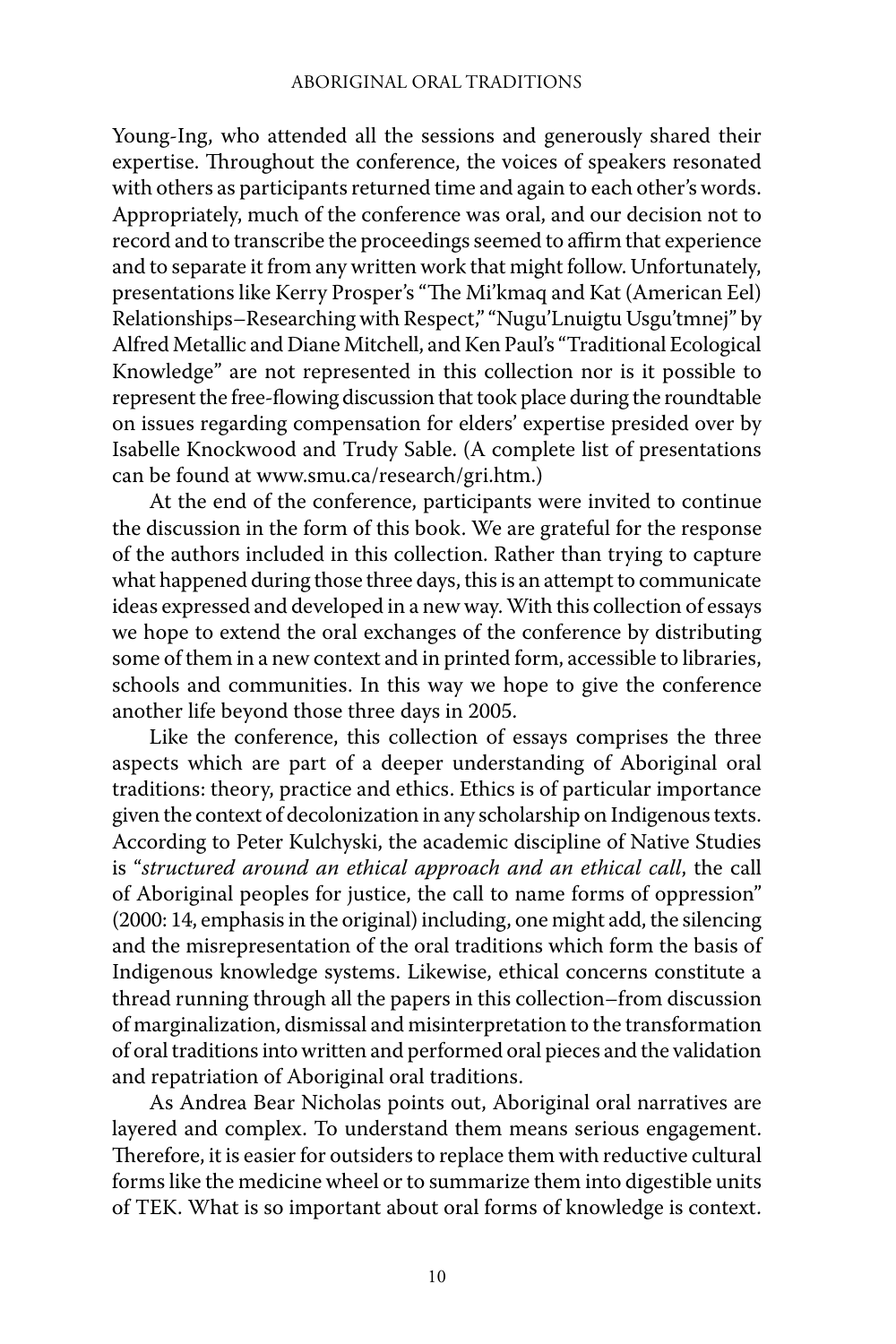These contexts may not be readily available, and they demand protocol and copyright laws, as Greg Young-Ing explains, that are culture-specific and that cannot be learned in a short time. That the process is as important as the product can be seen in Catherine Martin's path to becoming a Mi'kmaq filmmaker: how to translate the oral stories into the film medium was not only her individual decision but involved the collaboration with the community. Drew Mildon's contribution which, together with Stephen Augustine's essay, discusses Aboriginal oral traditions in the courts, illustrates the misunderstandings that still abound when the written and the oral clash--in spite of poststructuralist theorizing. Underneath scholarly discourse, there still lurks the colonial binary (with all its connotations) of the oral and the written associated with an ongoing power imbalance of dominant Canadian and Aboriginal societies, so that what is debated in the contributions to this book goes beyond the borders of the academy. And yet, this book also addresses ways of undermining the oral/written binary along with its power imbalance and opens up debates about collaboratively created composite texts.

 Contributors to this volume see ethically defensible forms that resist the control of non-Aboriginal scholars or of the recording technologies yet that use both in order to regain agency over their traditions. Sophie McCall's "Amplified Voices: Rebecca Belmore's Reinvention of Recording Technologies" shows how Belmore's deconstructions of anthropological method and representation challenges the oral-written binary. The essays by Tasha Hubbard and Qwo-Li Driskill respectively take the elimination of the binary one step further by dismissing it as irrelevant. Tasha Hubbard's "'Voices Heard in the Silence, History Held in the Memory: Ways of Knowing Jeannette Armstrong's 'Threads of Old Memory'" clearly demonstrates the continued presence of oral aesthetic in Aboriginal literature today. Qwo-Li Driskill's "Theatre as Suture: Grassroots Performance, Decolonization, and Healing" demonstrates the decolonizing potential of oral traditions. By analyzing the presence of the oral in the written texts of Aboriginal literature and theatrical performance, these scholars resist genre definitions and highlight the healing power of the verbal and performance arts.

The power and significance of Aboriginal oral traditions reaches beyond the resistance to and transformation of written forms. Indigenous peoples throughout the world participate in the layering of oral-written voices and add their own culture-specific layer like the Warlpiri women whose work is discussed in Michèle Grossman's "Fighting with our tongues, fighting for our lives: talk, text and amodernity in *Warlpiri Women's Voices: Our Lives, Our History.*" Greg Young-Ing's "Ethical and Moral Issues in the Transformation of Traditional Knowledge Through